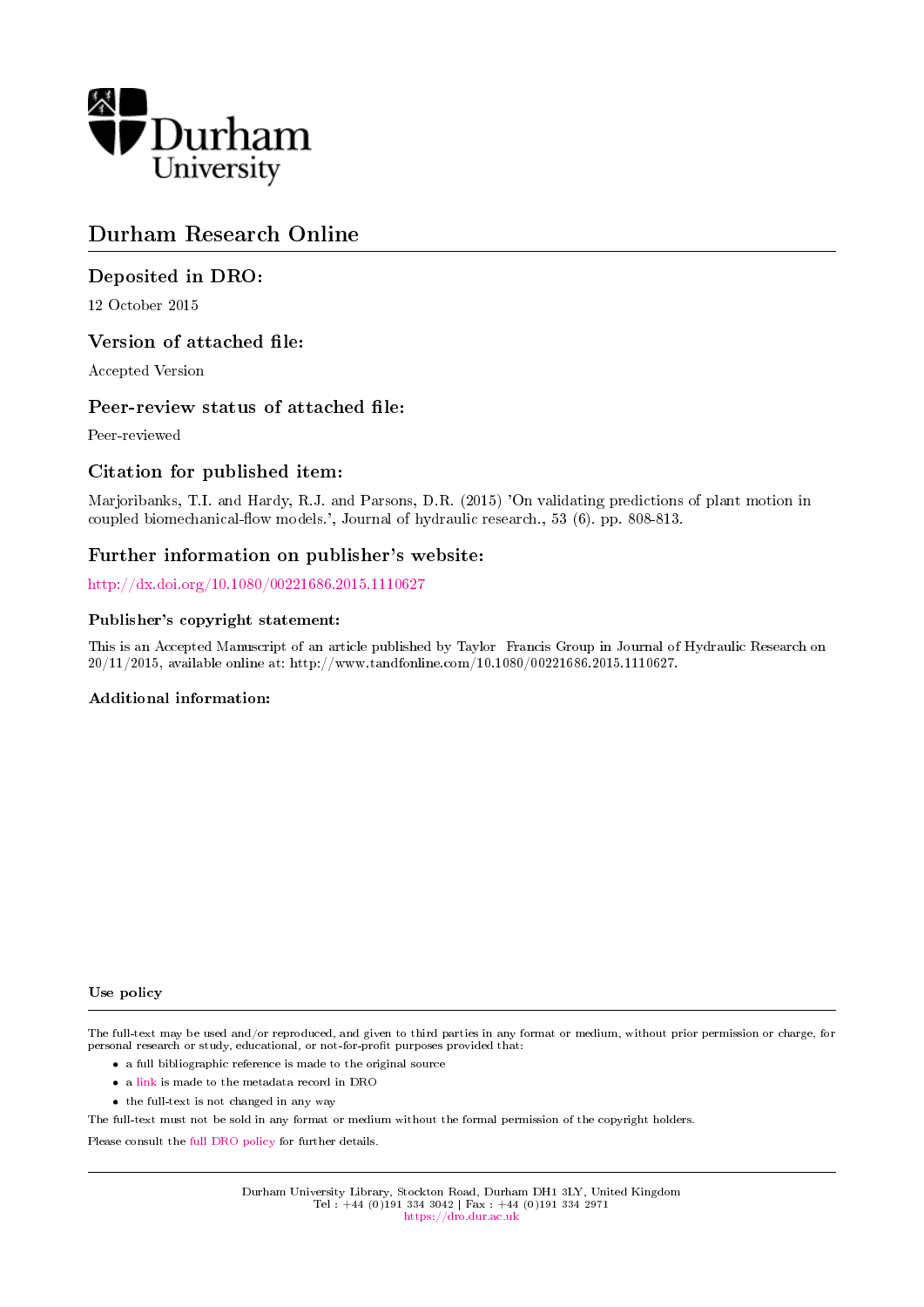On validating predictions of plant motion in coupled biomechanical-flow models

TIMOTHY I. MARJORIBANKS (IAHR Member), Postdoctoral Research Associate, *Department of Geography, Durham University, Lower Mountjoy, South Road, Durham. DH1 3LE, UK*

*Email: tim.marjoribanks@durham.ac.uk (author for correspondence)*

RICHARD J. HARDY (IAHR Member), Reader, *Department of Geography, Durham University, Lower Mountjoy, South Road, Durham. DH1 3LE, UK*

*Email: r.j.hardy@durham.ac.uk* 

DANIEL R. PARSONS, Professor, *Department of Geography, Environment and Earth Sciences, University of Hull, Hull, HU6 7RX, UK*

*Email: d.parsons@hull.ac.uk*

*Running Head*: Validating plant motion models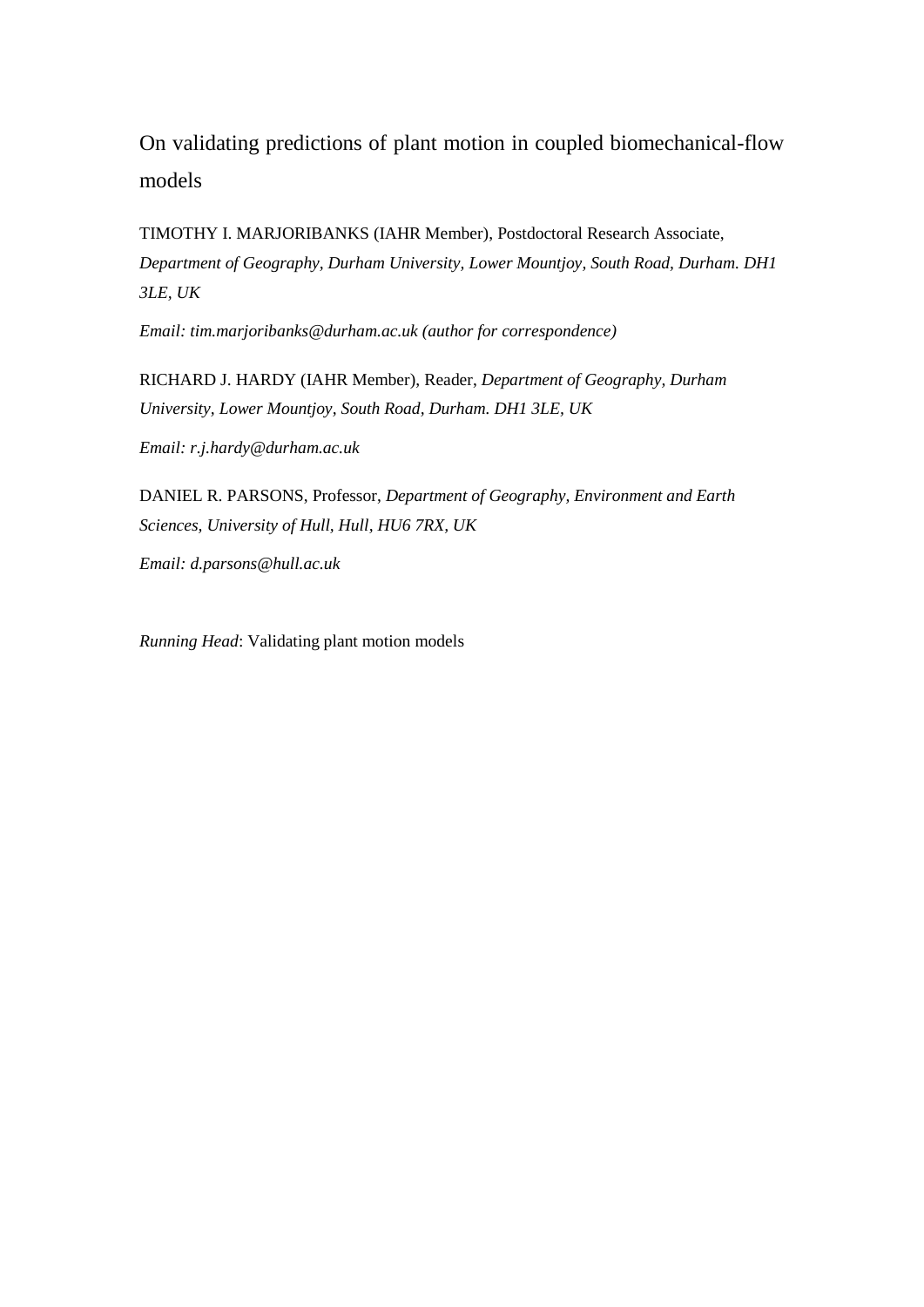On validating predictions of plant motion in coupled biomechanical-flow models

### **ABSTRACT**

Recent developments in integrated biomechanical-flow models have enabled the prediction of the influence of vegetation on the flow field and associated feedback processes. However, to date, such models have only been validated on the hydraulic predictions and/or mean plant position. Here we introduce an approach where dynamic surrogate plant motion, measured directly in flume experiments, is used to allow a validation approach capable of assessing the accuracy of time-dependent flowvegetation interaction within a numerical model. We use this method to demonstrate the accuracy of an existing Euler-Bernoulli beam model in predicting both mean and dynamic plant position through time and space.

*Keywords*: Biomechanics; flow visualization and imaging; Large Eddy Simulations; Particle Image Velocimetry; vegetated flows

#### **1 Introduction**

Integrated biomechanical and Computational Fluid Dynamics (CFD) flow modelling provides a methodology for studying complex flows through vegetation canopies, due to its ability to predict the whole-field relating to both flow and plant motion. However, the application of such models requires an assessment of their ability to reliably predict both flow variables and plant motion. Such validation is challenging due to difficulties in obtaining high quality, highresolution flow and plant position data simultaneously within the flume or field environment. To date, validation has focused on an accurate prediction of the flow field [\(Marjoribanks,](#page-9-0)  [Hardy, Lane, & Parsons, 2014b\)](#page-9-0) and mean plant height or plant position [\(Abdelrhman, 2007;](#page-9-1) [Dijkstra & Uittenbogaard, 2010;](#page-9-2) [Li & Xie, 2011;](#page-9-3) [Mattis, Dawson, Kees, & Farthing, 2015\)](#page-9-4).

Validating dynamic plant motion or applying a simultaneous validation of flow and plant motion is more problematic. To date, the only laboratory study to capture both flow and plant data is that of Okamoto and Nezu [\(2009\)](#page-10-0). They developed a joint Particle Image Velocimetry (PIV)-Particle Tracking Velocimetry (PTV) methodology, to track the motion of individual stem tips as well as the flow. Their method was based upon an occupied-area discriminator [\(Nezu & Azuma, 2004\)](#page-10-1) which relied upon a distinguishable size difference between the flow seeding and vegetation. Here we present a methodology for extracting entire plant position data from PIV data and use it to validate the Euler-Bernoulli beam model of Marjoribanks et al.*,* (2014b). Similar to the method of Okamoto and Nezu [\(2009\)](#page-10-0) the method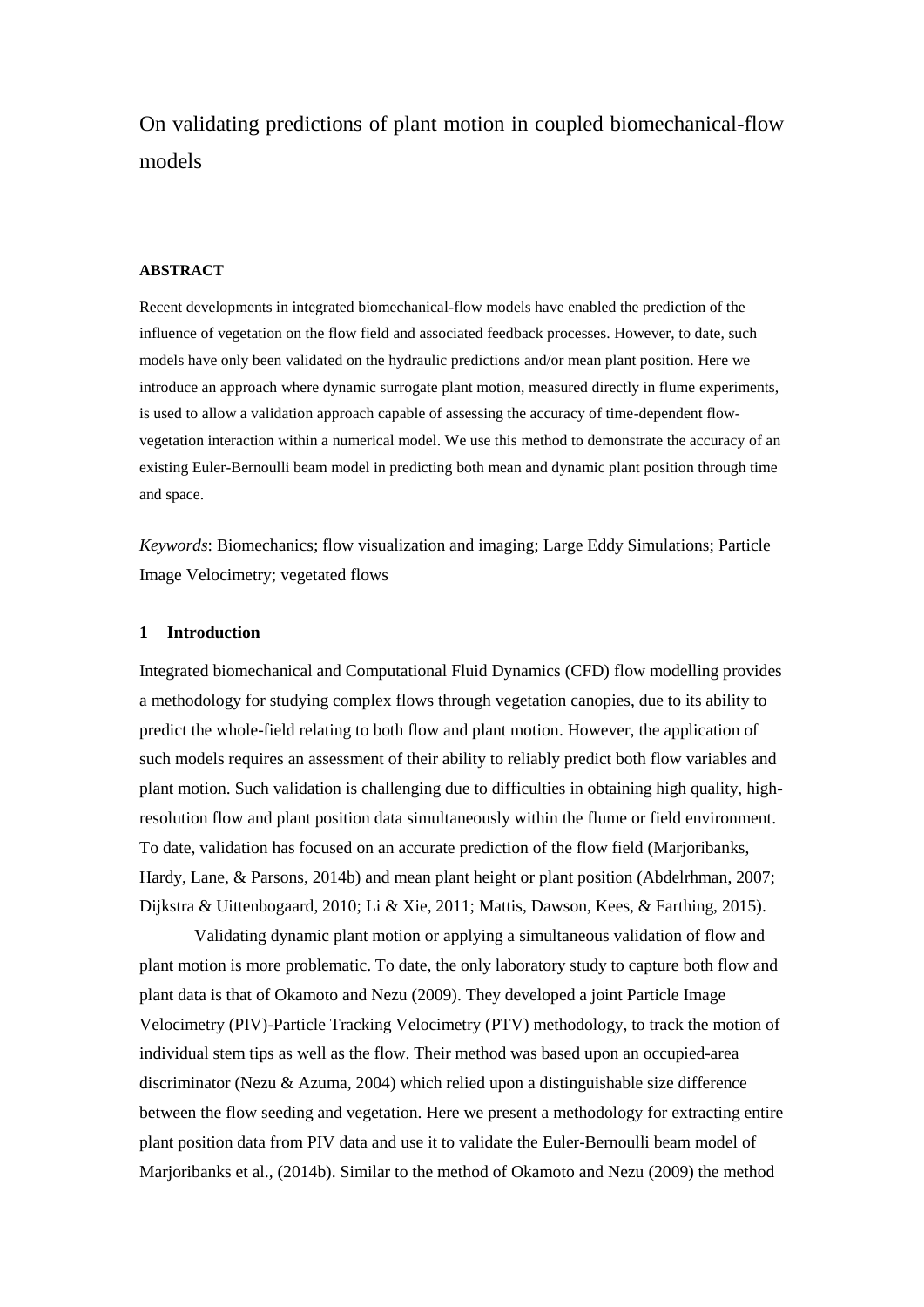relies only upon one set of PIV images. However, instead of using an occupied-area discriminator, we apply a range of pixel-scale image analysis methods in conjunction with proximity tests to map the vegetation position through time and space. Such an approach enables simultaneous validation of flow and whole plant position, increasing the confidence in the predictive ability of biomechanical-flow models of vegetated flows.

# **2 Biomechanical model validation methodology**

#### *2.1 Flume setup*

In order to validate the biomechanical model, we conducted laboratory experiments with a flume that contained a single surrogate vegetation stalk of the type used by Marjoribanks et al. (2014b). A single stem was used to ensure the easy identification of the stem within the flow. The stalk, which was 0.10 m long and had a radius  $(r_p)$  of 0.0025 m, was placed on the centreline of a smooth bed flume  $(10 \text{ m x } 1 \text{ m x } 1 \text{ m})$  with a flow depth of 0.4 m. Experiments were conducted at two different stem Reynolds numbers,  $(R_d = 1400$  and 2700) in order to calibrate and then validate the biomechanical model. Flow and plant motion data were captured using a charge-coupled device camera, which was positioned perpendicular to the flow. Images were captured for 60 s at 50 Hz over a field of view of 0.52 m by 0.33 m with a pixel resolution of 0.6 mm. PIV flow data were obtained using the processes outlined by Hardy et al. [\(2005\)](#page-9-5), to produce a 2D velocity map across the field of view, at a resolution of 0.0038 m, with an uncertainty in the order of  $0.003 \text{ ms}^{-1}$ .

### *2.2 Plant motion capture*

In order to extract the plant position and shape, the raw PIV camera images (Fig. 1a) are subject to a suite of image analysis. Initially, the PIV image is converted to a binary mask (Fig. 1b) by applying a global thresholding process based upon the image luminance [\(Hardy,](#page-9-6)  [Best, Parsons, & Keevil, 2011\)](#page-9-6). Selection of the threshold value is dependent on the surrogate and seeding material and must be chosen for the particular flume setup by manually calculating the minimum luminance value along the stem in a sample PIV image. As flume lighting conditions do not change significantly between images, this threshold remains constant throughout each experiment. The plant motion capture process is insensitive to small variations in this threshold.

Using the binary mask the images are further processed to refine the plant structure data and remove unwanted fluid seeding data. These binary techniques work on a pixel scale and alter the value of each pixel based upon the values of the proximal 8 cells. In particular, three specific algorithms are used: i) the first removes all isolated pixels; ii) the second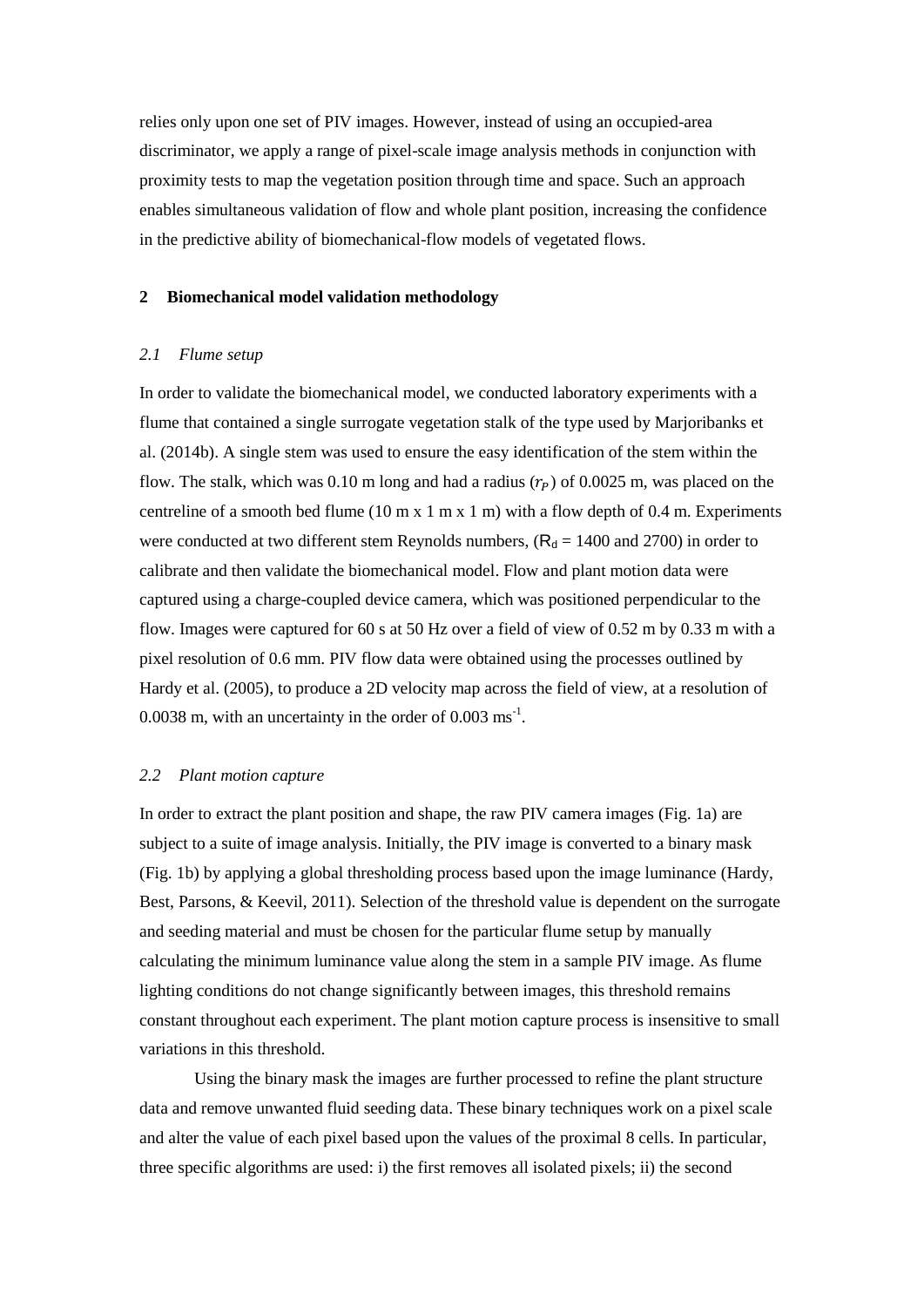removes spurs within the data; and iii) finally the pixel value based on the mode of the proximal cells is calculated [\(Gonzalez, Woods, & Eddins, 2004\)](#page-9-7). Each technique is repeated multiple times to improve the image. As with the luminance thresholding process, the exact selection of averaging methods and number of repetitions can be fine-tuned between datasets to account for differences in plant complexity, flume lighting and PIV seeding characteristics. However, this calibration is only necessary once per experimental dataset (~3000 images). Here we applied algorithms (i) and (ii) four times each followed three iterations of algorithm  $(iii)$ .

Once the images have been analysed, an array of stem-centre points are identified (Fig. 1c), based upon horizontal and vertical averaging. Incorrectly identified plant data points, due to the interference of seeding material, were eliminated by subjecting the points to two final proximity tests. The first excluded points that were not within a fixed distance (5 pixels, 3 mm) of any other plant position points. This distance was chosen to eliminate points with separation greater than the stem radius  $(r<sub>p</sub>)$ . The second excluded points for which the sum of the distances between the closest twenty neighbours was greater than two median absolute deviations from the median of the equivalent sum over all plant position points. This was effective in removing small clusters of points associated with seeding within the flow. The final stem-centre points can be plotted to show the overall shape of the plant, or interpolated to achieve an equation for the stem shape. In this case, we use the entire plant shape to calibrate the numerical flow model parameters. For the validation of the biomechanical model, we extract the tip of the stem for analysis, as this produces an easily comparable time series. This process was fully automated and the final canopy height timeseries was despiked to remove unphysical instantaneous spikes caused by errors within the automated process.

# *2.3 Numerical model setup*

The experimental conditions were replicated in the integrated biomechanical-CFD model of Marjoribanks et al. (2014). A model domain 0.2 m long, 0.05 m wide and 0.2 m high was created, with a single vegetation stem placed along the centre line. The grid resolution in each direction was 0.001 m. Flow was simulated using Large Eddy Simulation with a Smagorinsky sub-grid model ( $C<sub>S</sub>=0.17$ ). A no-slip boundary condition was used at the bed while the walls were represented by frictionless boundaries. The free-surface was modelled using the rigid-lid approximation. The inlet conditions were taken directly from the PIV data, at the corresponding distance upstream from the stalk and interpolated onto the finer numerical grid. Further details regarding the numerical model can be found in Marjoribanks et al. (2014). The vegetation was simulated using the Euler-Bernoulli beam model, modified to account for an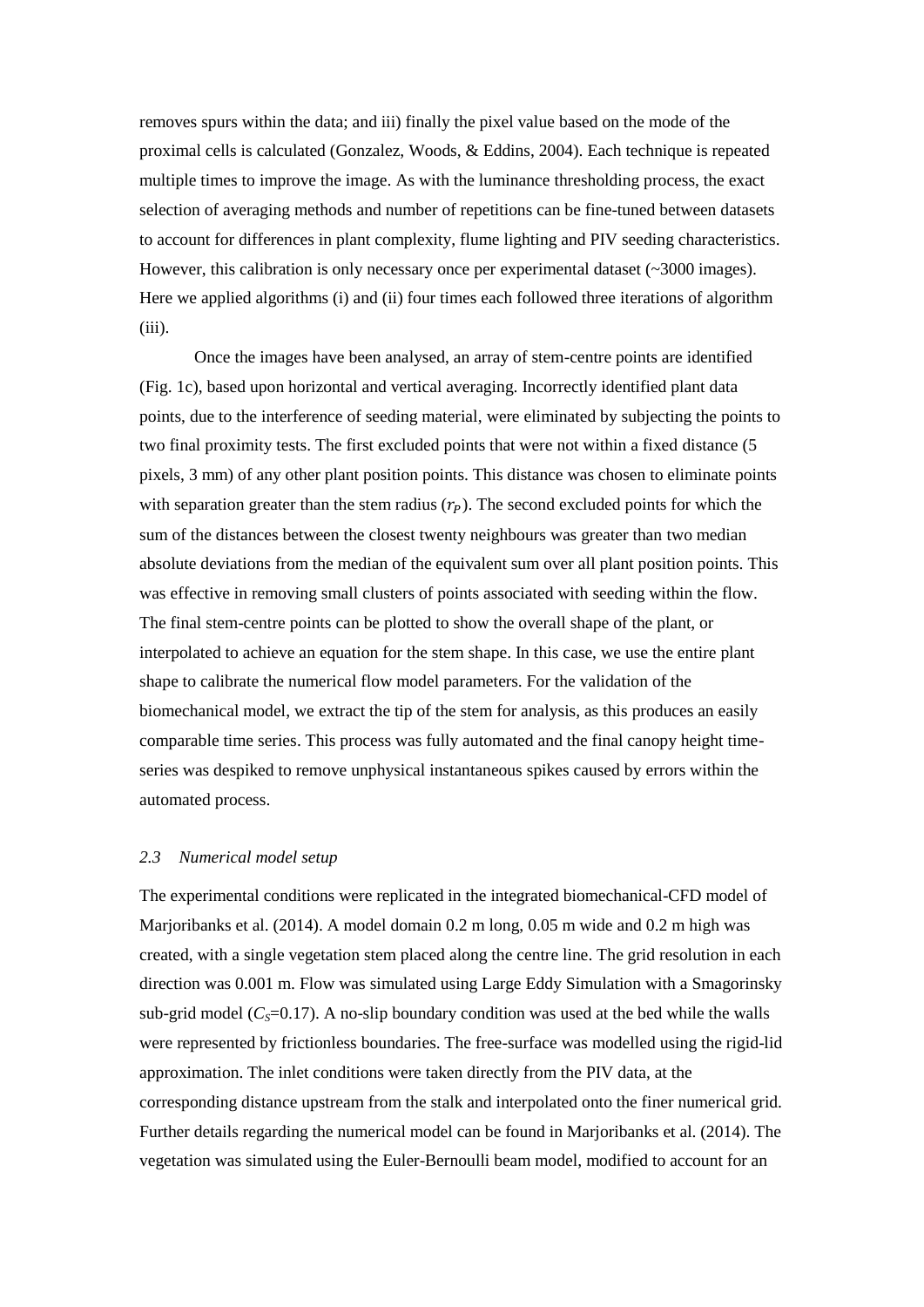initial radius of curvature ( $r_c = 0.2$  m) within the stem. As the initial curvature was small  $(r_c \approx 80r_p)$ , the beam was solved from the initial curved position, under the assumption of a linear stress distribution across each beam cross-section [\(Kaplan, 1954;](#page-9-8) [Timoshenko, 1955\)](#page-10-2). The drag force acting on the stem was calculated directly from the pressure [\(Marjoribanks,](#page-9-9)  [Hardy, Lane, & Parsons, 2014a\)](#page-9-9).

### *2.4 Analysis methods*

In order to calibrate and validate the plant position data, we apply two techniques in addition to the bulk measures of the mean and standard deviation of plant height. First, we apply spectral analysis to assess the representation of different frequencies of motion both in the plant motion and within the flow. For this method, we use Welch's [\(1967\)](#page-10-3) periodogram method with five non-overlapping intervals and a rectangular window to remove the effects of noise. Secondly, we apply wavelet analysis, as detailed in Marjoribanks et al. (2014b), which permits investigation of the time-varying periodicities in plant motion, across a range of frequencies.

# *2.5 Calibration of flexural rigidity*

Flexural rigidity was initially calculated using bending tests as  $EI=0.0003$  Nm<sup>2</sup>. However, this value did not account for initial stem curvature. Therefore, the value of *EI* had to be calibrated using data from the experiments at  $R_d=1400$ . For this calibration, the mean velocity profile was used to ensure the stem reached an equilibrium position, and therefore the converged steady-state plant position within the simulation was compared to the distribution of experimental plant positions. This distribution of experimental positions was obtained by plotting the stem-centre position using a binary mask at each time step cumulatively to build up a map of plant occupancy (Fig. 2). This pixel-scale cumulative occupancy map shows a relatively steady plant position at this Reynolds number, with small scale plant motion evident from the increasing width of the area commonly occupied towards the top half of the stem (Fig. 2, inset).

An iterative calibration process resulted in a value of *EI*=0.000216 Nm<sup>2</sup> with the resulting numerical plant position shown by the red crosses in Fig. 2. Sparsity of experimental data due to the bottom fixing of the stem to the flume bed (See Fig. 1) and partial illumination of the left-hand edge of the stem within the bottom 0.03 m explains the greater discrepancy between the observed and simulated stem-centre within this region. Nevertheless, agreement is still good in this region with an error of less than 0.0015 m between the observed stem position and that obtained from the model.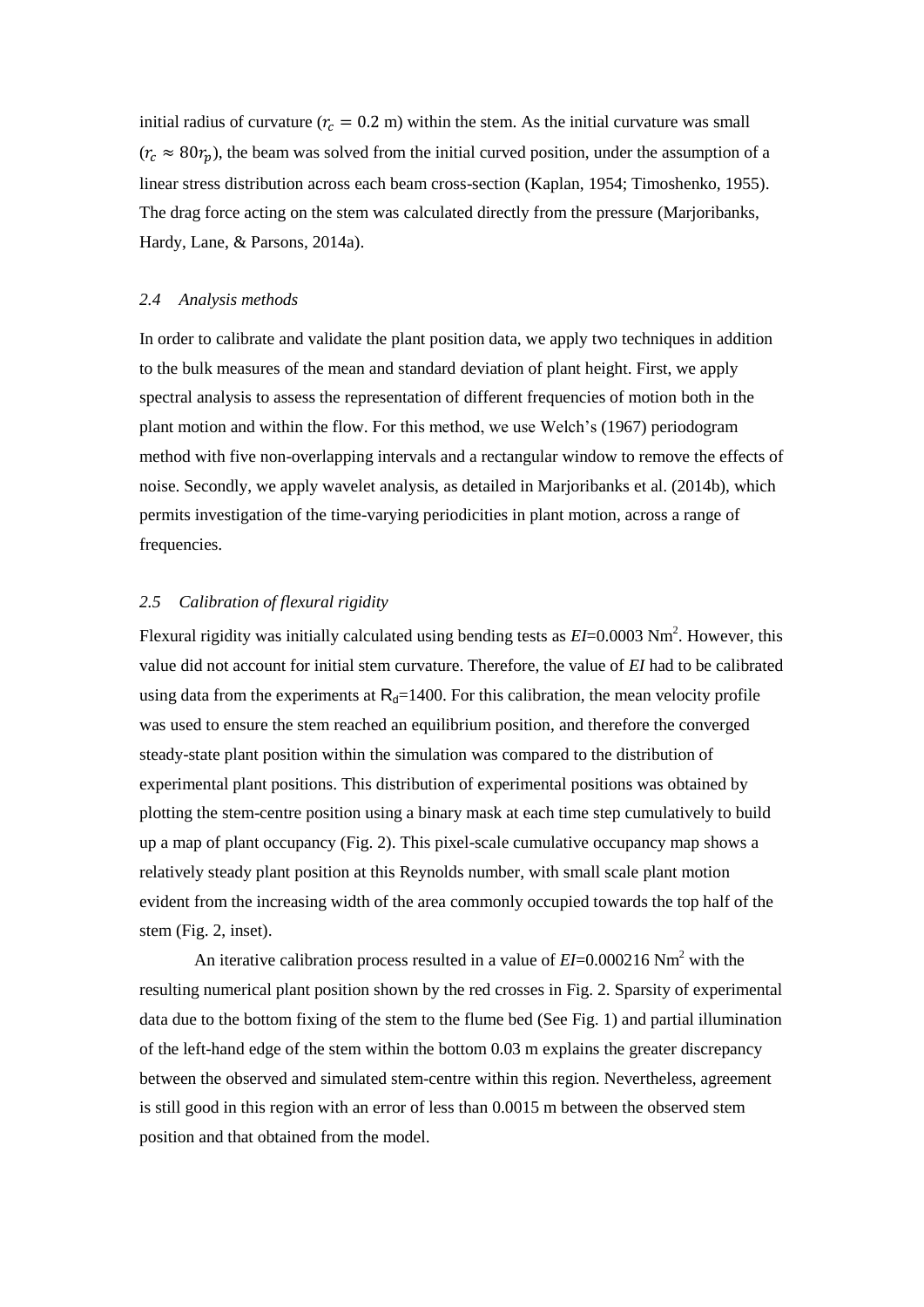#### **3 Results**

Validation of predicted plant position through time was conducted for the  $R<sub>d</sub>=2700$  case. In order to compare the data, full time series of stem height were extracted from both the flume and CFD data. The simulated mean and standard deviation of plant height for this case (Table 1) show less than 1.5% error in the mean and 10% error in the standard deviation from the measured value demonstrating the ability of the model to predict both the mean plant position and dynamic plant motion accurately.

The power spectra of plant height from the experiments and simulations (Fig. 3) are similar, particularly for the lower frequency end of the spectra. The time series data (Fig. 4a) demonstrate visually this similarity, most notably at the lower frequencies, between the flume and CFD data. The PIV data contain noticeably more large magnitude spikes within the time series. The despiking process only removed non-physical spikes that could be definitely categorised as those caused by erroneous identification of seeding (less than 5% of the data points). It is likely, given their sharp gradients, that some of the remaining spikes do correspond to the influence of seeding within the PIV images. There are clear time periods for which the numerical and experimental data show excellent agreement (e.g.  $~41-46$  s), as well as periods where large discrepancies appear (e.g. 12-14 s, 34-36 s). We suggest that as they contain a smooth underlying signal, these more persistent discrepancies relate to discrepancy in model prediction rather than error in the plant motion capture methodology.

The wavelet spectra (Fig. 4b-c) highlight periodicities within the flow for both the experimental and numerical data. The numerical data (Fig. 4b) show a particularly regular periodicity just below the 10 second scale, though this appears to split into two separate scales after approximately 25 s. The numerical data also highlight another distinct periodicity at an approximate 2 s scale, though this is less well defined and its scale appears to vary more through the time series. Both these identified scale ranges are also present within the experimental data (Fig. 4c), where there is periodicity at approximately 10 s scale, though this is less well defined than within the numerical data. Similar to the numerical data, this periodicity appears to split into two distinct scales with time. The smaller  $(\sim 2 \text{ s})$  time-scale periodicity contains more power within the experimental data than the numerical data as evidenced by regions of high power and a more consistent periodicity throughout the time series.

The wavelet cross-spectrum (Fig. 4c) illustrates the regions of common power between the two datasets and confirms the trend seen in Fig. 3 and visually identified in Fig. 4a, whereby there is agreement between the two datasets across the scale range but there is greater similarity between the data at the lower frequencies. This is evident by the higher cross-wavelet power within the 5-10 s scale range. Across other scales, there is still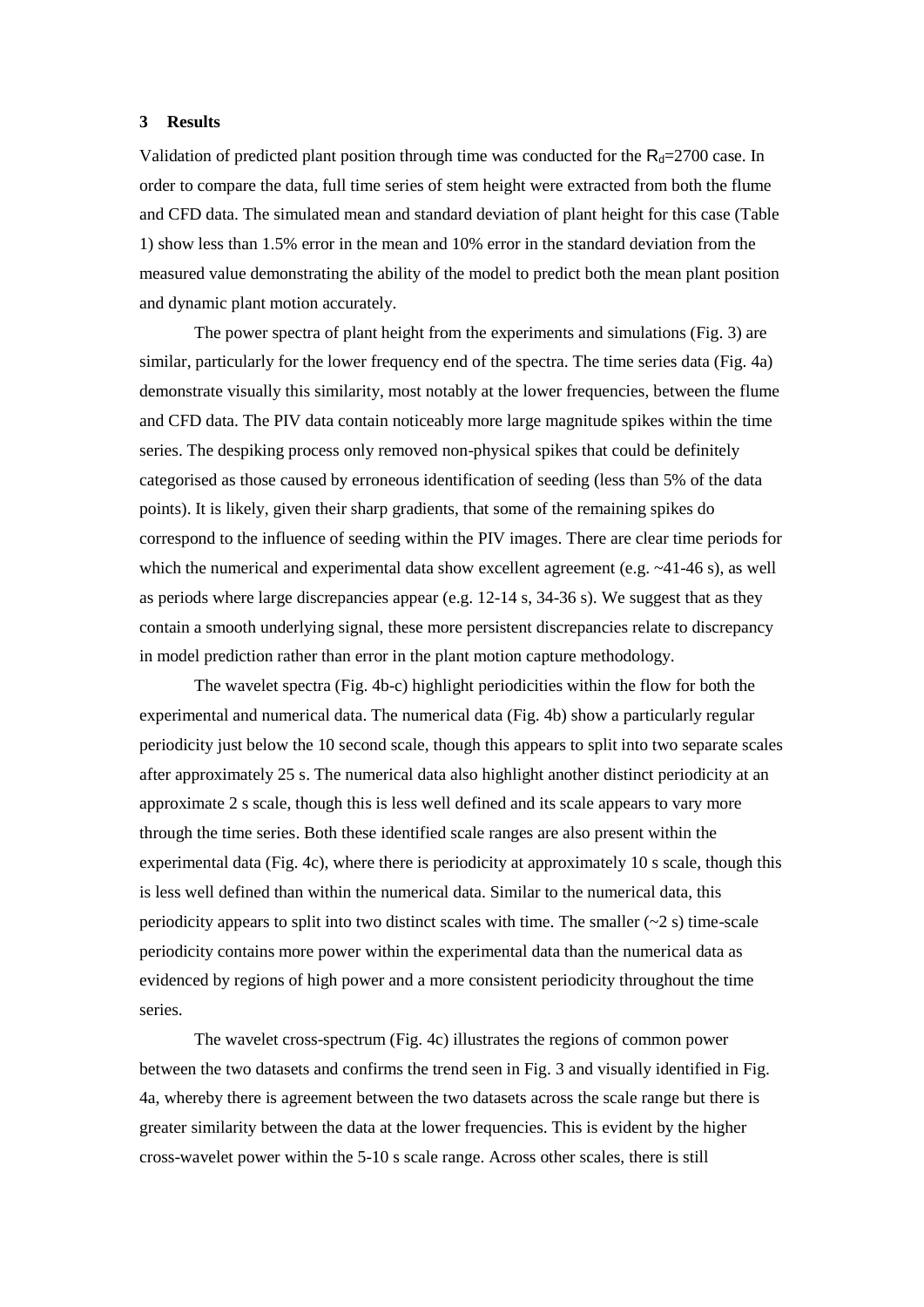agreement, with the 2 s scale periodicity clearly identifiable within Fig. 4d. In summary, despite some variation, these results suggest that the biomechanical model is reproducing plant motion across a range of different scales.

#### **4 Discussion**

The results demonstrate the usefulness in applying an automated plant motion capture process in order to validate biomechanical models within a CFD framework. The low computational cost process presented here was able to produce whole-plant position data with mm-scale accuracy using only the original PIV images.

However, we acknowledge there are several limitations to the current method. Firstly, the technique requires an unobstructed view of the plant from the PIV camera and therefore would not be applicable to plants within a canopy. Secondly, the current method is only applicable to a single-stemmed plant. We are currently developing the method to help extract more complex plant forms, such as real aquatic macrophytes where tracking the plant tips is not sufficient to fully capture plant structure and variation. Such a development requires an adjustment of the threshold values as well as an advanced method of averaging the calculated stem points (Fig. 1b) to determine stem centres (Fig. 1c).

Thirdly, although the thresholding and proximity testing process was optimised to minimise the error, we still observed instances where seeding particles within the immediate proximity of the stem were included within the stem position. The automation process could be refined further to increase the accuracy and diminish erroneous points by setting a limit on identified stem widths to remove seeding close to the stem. This may remove some of the spikes within the data in Fig. 4. However, the advantage of this current method is that it provides a very fast, efficient method of collecting model validation data with low computational cost. This is ideal for extracting data from large time series of PIV images and in comparison to the method of Okamoto and Nezu (2009) is able to extract whole-plant positions rather than stem tips.

Using the plant motion capture process, validation of the plant motion for the Euler-Bernoulli beam model [\(Marjoribanks, et al., 2014b\)](#page-9-0) shows that the model performs well at predicting both mean plant height and dynamic variation to plant posture. The model's predictive capability at lower frequencies is particularly important as canopy shear layer turbulence frequencies, not observed within this study, are typically of the order of 5-20 s scale (e.g. [Ackerman & Okubo, 1993;](#page-9-10) [Ghisalberti & Nepf, 2002;](#page-9-11) [Okamoto & Nezu, 2009\)](#page-10-0) and therefore will be represented accurately within this model. However, the results also indicate that the model performs well in reproducing the higher frequency (short time scale) oscillations that might correspond to plant-induced natural frequency vibrations (0.2-2 s). There are some instances where the match-up between the numerical and experimental data is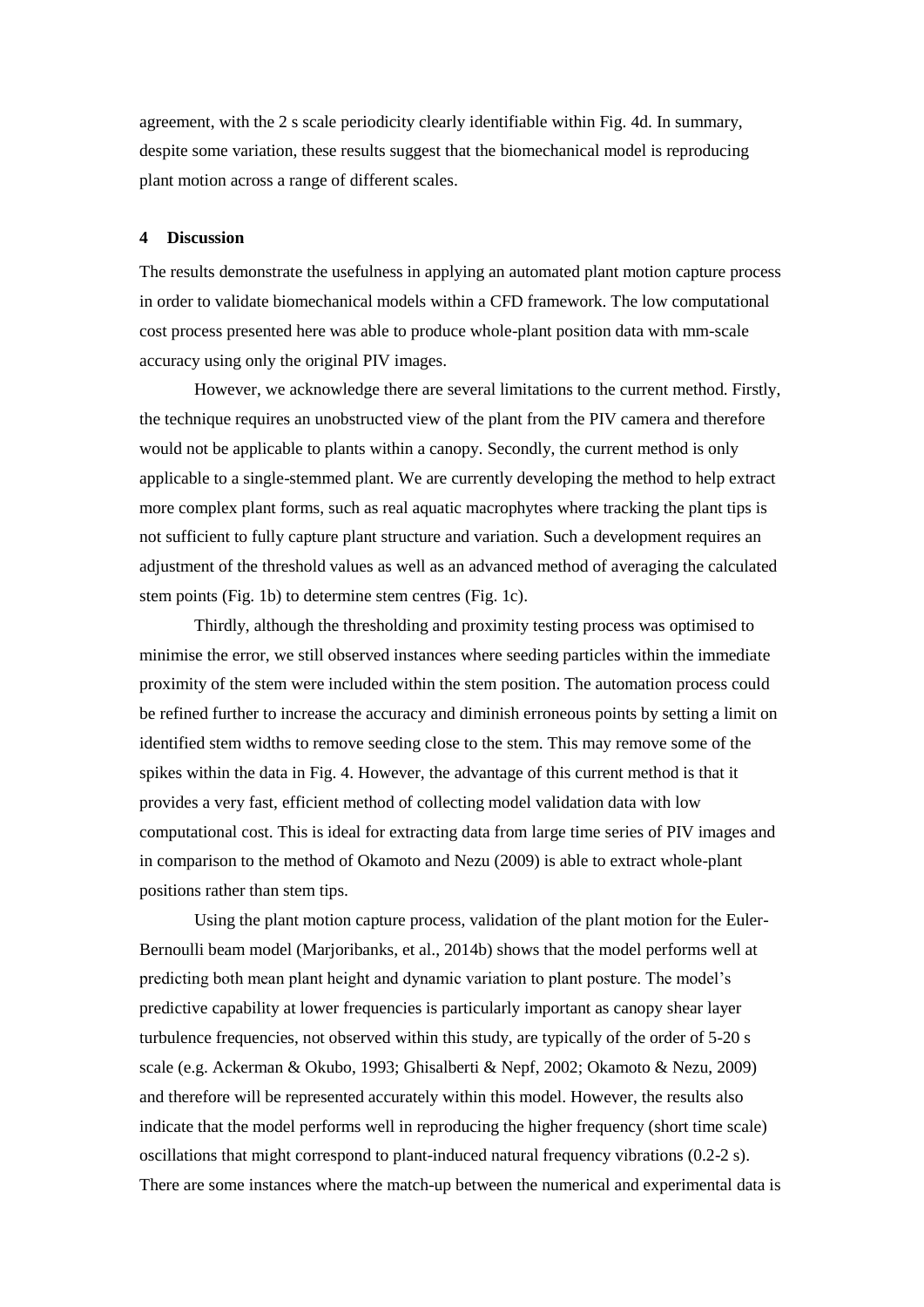poor and further work is required to ascertain whether these errors relate to the plant motion capture methodology or unrepresented complexities within the flow-vegetation coupling.

### **5 Conclusions**

This paper presents a simple image-analysis based procedure for extracting plant motion data from PIV images. This method has been shown to work well for single stems and needs to be developed for application to more complex canopy flows. However, the results demonstrate its applicability in validating integrated LES-biomechanical models such as those presented by Marjoribanks et al. (2014b). Validation of the Euler-Bernoulli model using this methodology reveals the accuracy of model in predicting both mean and dynamic plant position.

#### **Acknowledgements**

The authors wish to thank Dr Gareth Keevil, the experimental officer at Sorby Environmental Fluid Dynamics Laboratory, University of Leeds for his assistance with the flume experiments. The authors would like to thank the editor, associate editor and three anonymous referees whose comments have improved this manuscript. Data presented in this paper can be obtained by contacting the first author.

## **Funding**

The first author was funded under a NERC PhD studentship and NERC Grant NE/K003194/1. The flume experiments were funded through UK NERC grant NE/ F010060/1.

### **Notation**

- $C_s$  = Smagorinsky constant (-)
- $EI =$  flexural rigidity (Nm<sup>2</sup>)
- $R_d$  = Stem Reynolds number (-)
- $h_v$  = vegetation height (m)
- $r_c$  = stem radius of curvature (m)
- $r_p$  = plant radius (m)
- $x =$  downstream coordinate (m)
- *z* = vertical coordinate (m)
- $\Sigma$  = Cumulative pixel occupancy (-)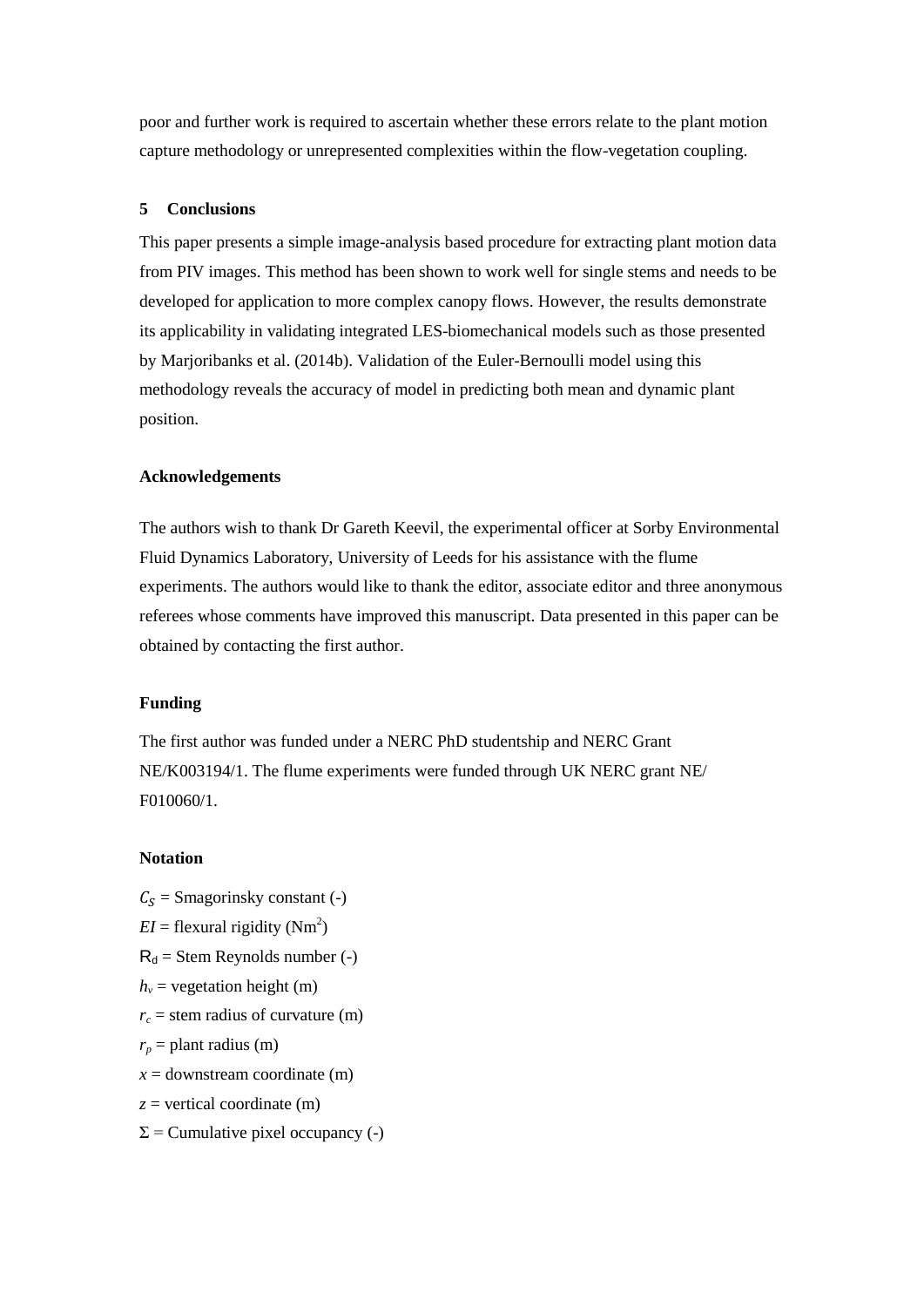#### **References**

- <span id="page-9-1"></span>Abdelrhman, M. A. (2007). Modeling coupling between eelgrass Zostera marina and water flow. *Marine Ecology Progress Series, 338*, 81-96. doi:10.3354/meps338081
- <span id="page-9-10"></span>Ackerman, J. D., & Okubo, A. (1993). Reduced Mixing in a Marine Macrophyte Canopy. *Functional Ecology, 7*(3), 305-309. doi:10.2307/2390209
- <span id="page-9-2"></span>Dijkstra, J. T., & Uittenbogaard, R. E. (2010). Modeling the interaction between flow and highly flexible aquatic vegetation. *Water Resources Research, 46*(12), W12547. doi:10.1029/2010wr009246
- <span id="page-9-11"></span>Ghisalberti, M., & Nepf, H. M. (2002). Mixing layers and coherent structures in vegetated aquatic flows. [Article]. *Journal of Geophysical Research-Oceans, 107*(C2), 11. doi:10.1029/2001jc000871
- <span id="page-9-7"></span>Gonzalez, R. C., Woods, R. E., & Eddins, S. L. (2004). *Digital image processing using MATLAB*: Pearson Education India.
- <span id="page-9-6"></span>Hardy, R. J., Best, J. L., Parsons, D. R., & Keevil, G. M. (2011). On determining the geometric and kinematic characteristics of coherent flow structures over a gravel bed: a new approach using combined PLIF-PIV. *Earth Surface Processes and Landforms, 36*(2), 279-284. doi:10.1002/esp.2118
- <span id="page-9-5"></span>Hardy, R. J., Lane, S. N., Lawless, M. R., Best, J. L., Elliott, L., & Ingham, D. B. (2005). Development and testing of a numerical code for treatment of complex river channel topography in three-dimensional CFD models with structured grids. *Journal of Hydraulic Research, 43*(5), 468-480.
- <span id="page-9-8"></span>Kaplan, A. (1954). *Finite deflections and buckling of slightly curved beams and shallow spherical shells undeer lateral loads.* PhD, California Institute of Technology.
- <span id="page-9-3"></span>Li, C. W., & Xie, J. F. (2011). Numerical modeling of free surface flow over submerged and highly flexible vegetation. *Advances in Water Resources, 34*(4), 468-477. doi:10.1016/j.advwatres.2011.01.002
- <span id="page-9-9"></span>Marjoribanks, T. I., Hardy, R. J., Lane, S. N., & Parsons, D. R. (2014a). Dynamic drag modeling of submerged aquatic vegetation canopy flows. In A. J. Schleiss, G. De Cesare, M. J. Franca & M. Pfister (Eds.), *River Flow 2014*. London: Taylor and Francis.
- <span id="page-9-0"></span>Marjoribanks, T. I., Hardy, R. J., Lane, S. N., & Parsons, D. R. (2014b). High-resolution numerical modelling of flow—vegetation interactions. *Journal of Hydraulic Research, 52*(6), 775-793. doi:10.1080/00221686.2014.948502
- <span id="page-9-4"></span>Mattis, S. A., Dawson, C. N., Kees, C. E., & Farthing, M. W. (2015). An immersed structure approach for fluid-vegetation interaction. *Advances in Water Resources, 80*(0), 1-16. doi:10.1016/j.advwatres.2015.02.014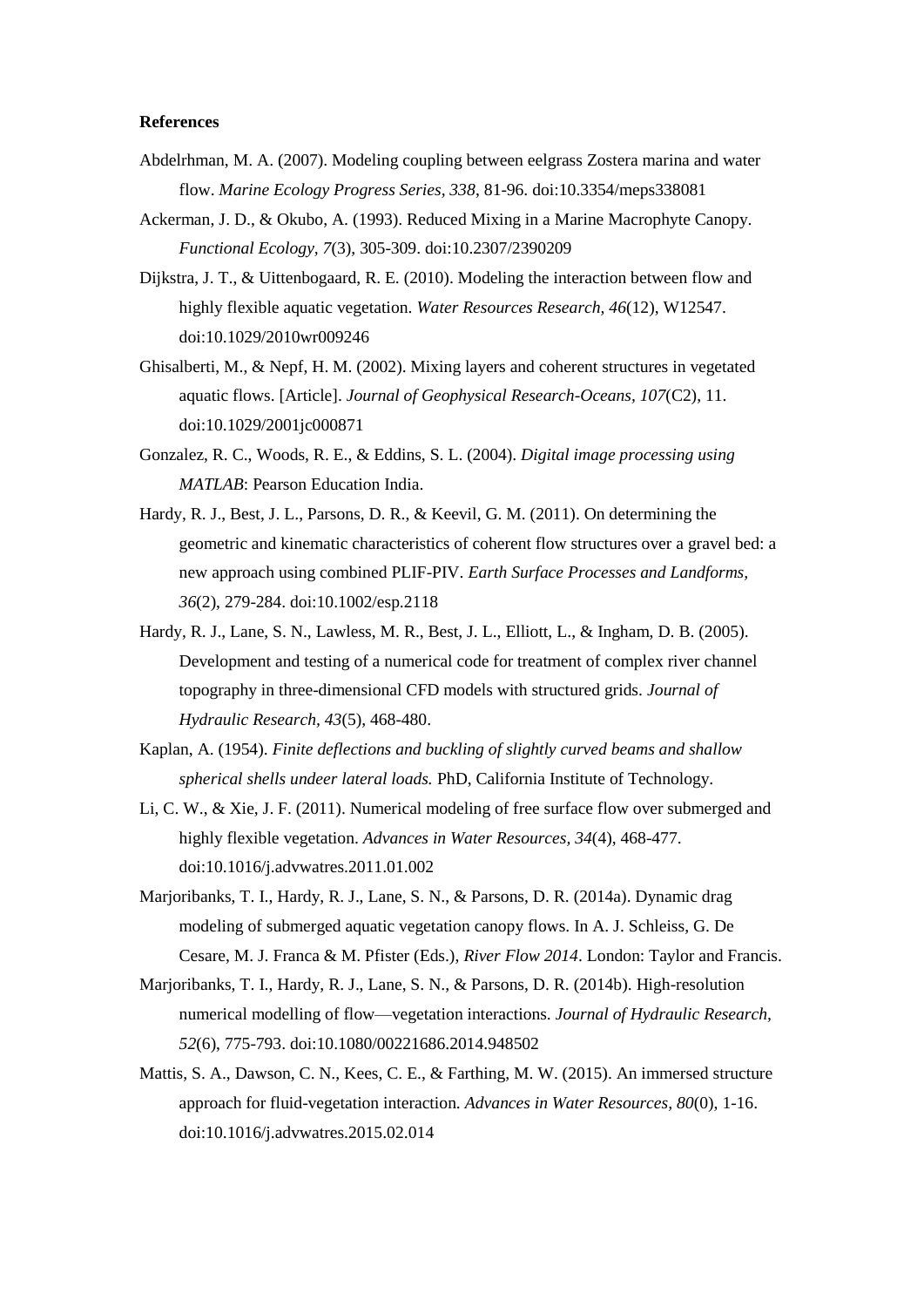- <span id="page-10-1"></span>Nezu, I., & Azuma, R. (2004). Turbulence Characteristics and Interaction between Particles and Fluid in Particle-Laden Open Channel Flows. *Journal of Hydraulic Engineering, 130*(10), 988-1001. doi:10.1061/(ASCE)0733-9429(2004)130:10(988)
- <span id="page-10-0"></span>Okamoto, T. A., & Nezu, I. (2009). Turbulence structure and "Monami" phenomena in flexible vegetated open-channel flows. *Journal of Hydraulic Research, 47*(6), 798-810. doi:10.3826/jhr.2009.3536
- <span id="page-10-2"></span>Timoshenko, S. (1955). *Strength of Materials* (3rd ed. Vol. 1). New York: D. Van. Nostrand Company, Inc.
- <span id="page-10-3"></span>Welch, P. (1967). The use of fast Fourier transform for the estimation of power spectra: A method based on time averaging over short, modified periodograms. *Audio and Electroacoustics, IEEE Transactions on, 15*(2), 70-73.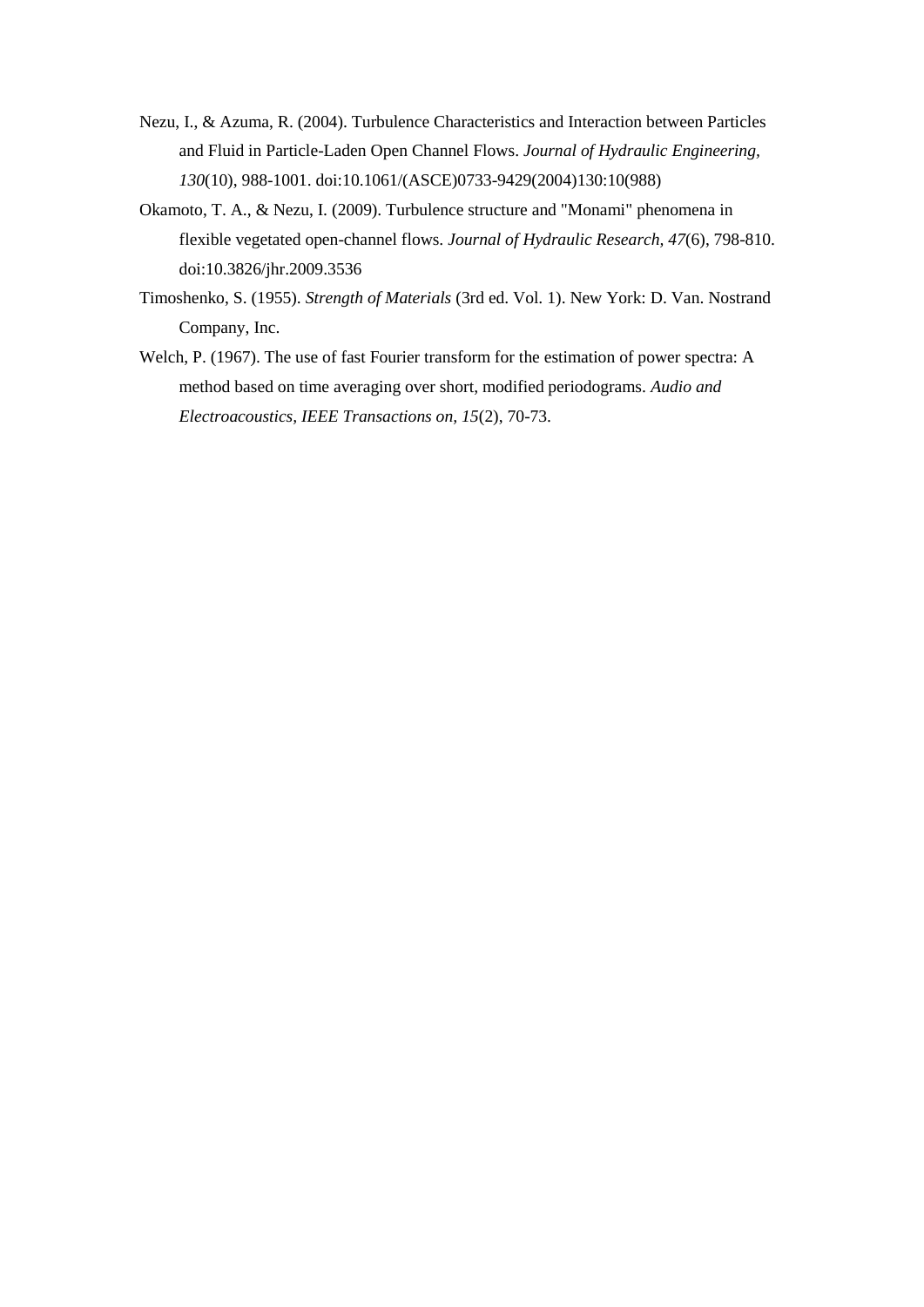Table 1 Stalk height statistics for the PIV and CFD data at  $R_d$ =2700

| Dataset    | Mean $(m)$ | Standard Deviation (m) |
|------------|------------|------------------------|
| <b>PIV</b> | 0.0655     | 0.0032                 |
| <b>CFD</b> | 0.0654     | 0.0029                 |



Figure 1 Plant motion capture methodology. Here, raw PIV images (a) are filtered and analysed to isolate the stalk from the flow (b). The stem centre points are then calculated (c). Flow is from left to right.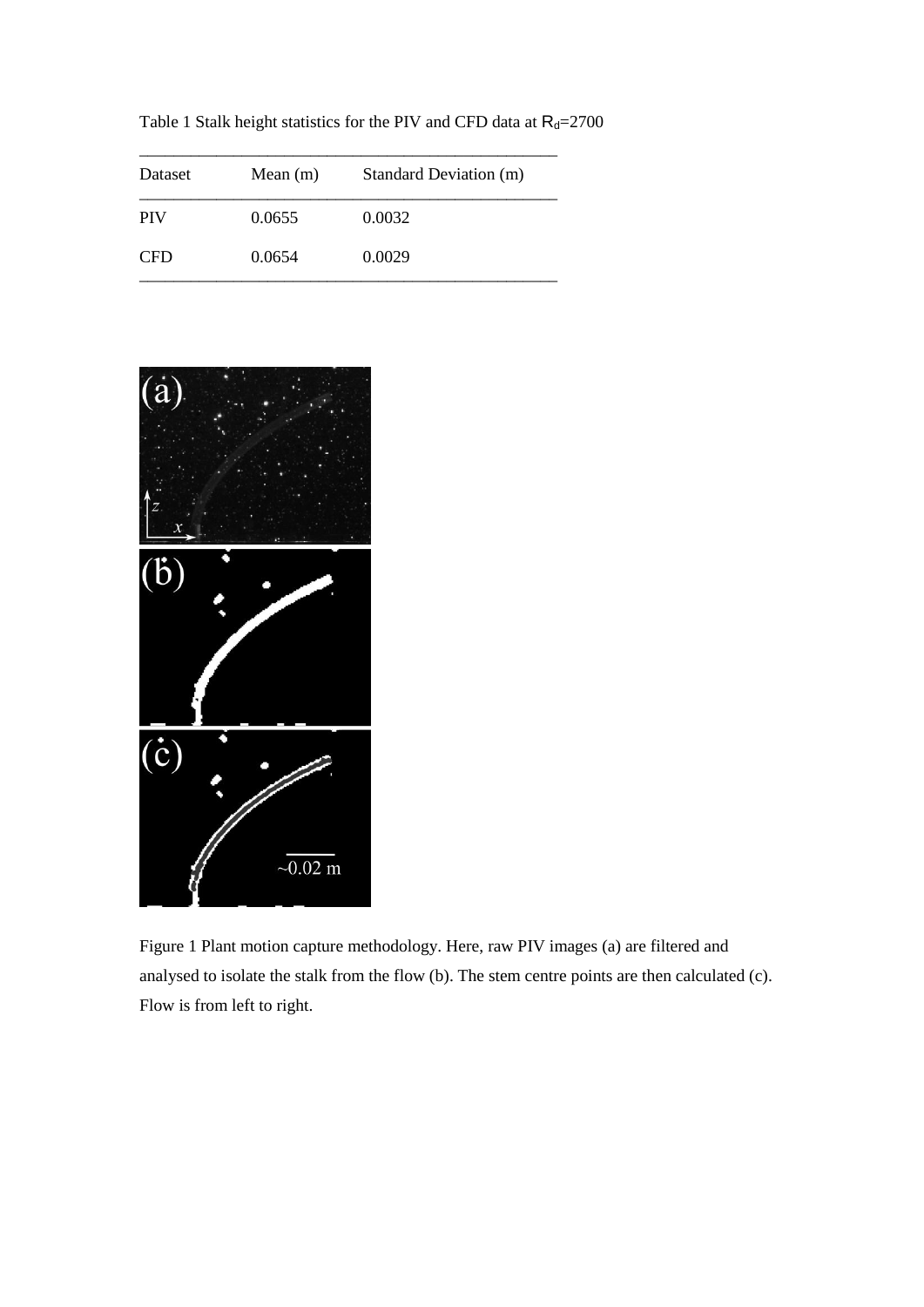

Figure 2 Comparison between experimental plant position and simulated mean plant position for the  $R_d$ =1400 case. Experimental plant position occupancy is shown in greyscale, with darker regions showing greater occupancy by the vegetation within those pixels. The simulated plant position is denoted by red crosses. The inset figure shows a close up of one plant section.

![](_page_12_Figure_2.jpeg)

Figure 3 Power spectra for the PIV (black) and CFD (grey) time series of plant height. For the PIV data, only discrete data points are plotted for clarity.